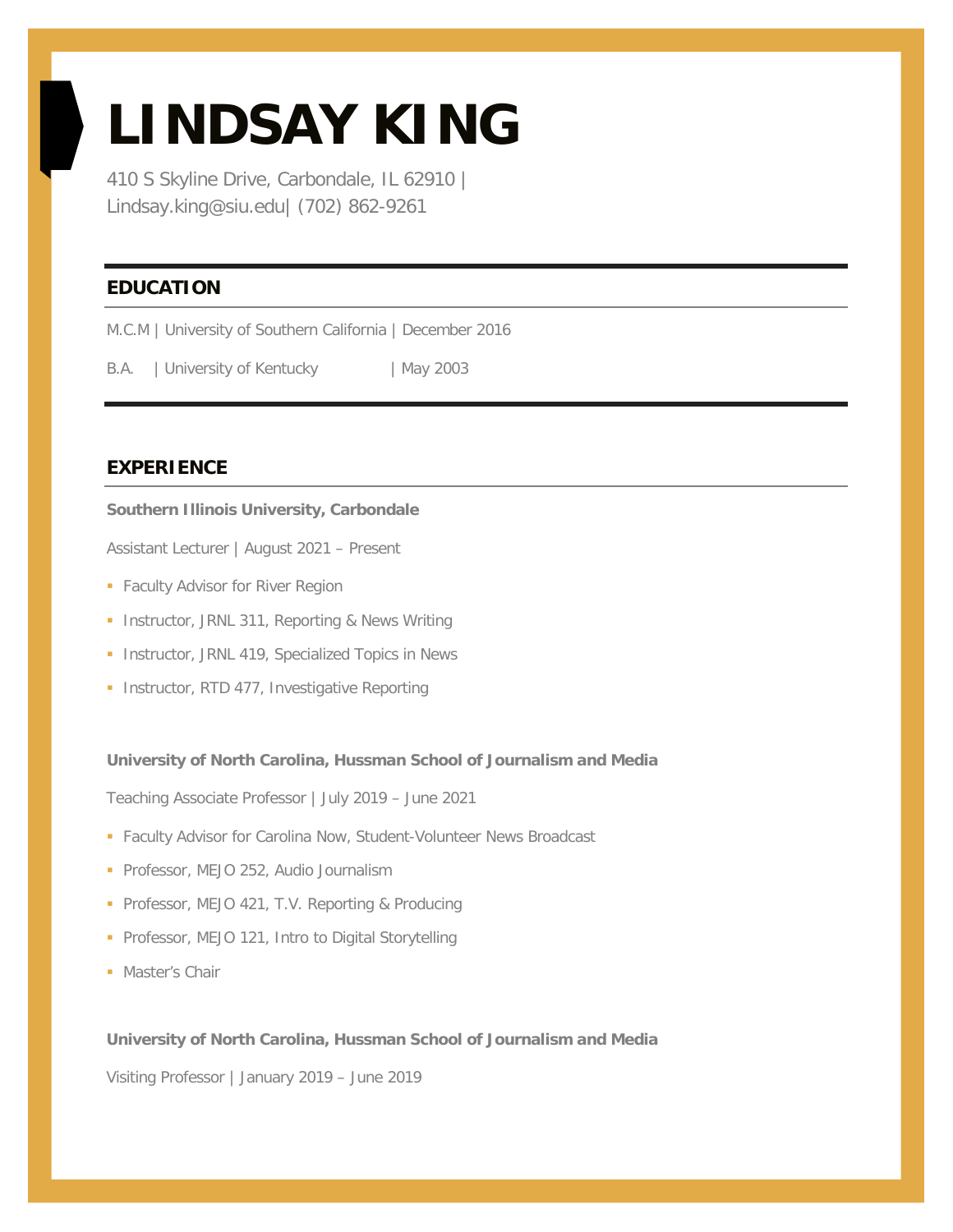- Professor, MEJO 252, Audio Journalism
- **Advisor for Carolina Now, Carolina Week, Sports Extra**

| KTLA   Producer                                 |               | Los Angeles, CA   May 2016 – May 2018 |
|-------------------------------------------------|---------------|---------------------------------------|
| KTVK   Senior Producer                          | Phoenix, AZ   | April 2014 - October 2015             |
| WBOC   Executive Producer                       | Salisbury, MD | October 2013 - November 2014          |
| WAVE   Troubleshooter Producer   Louisville, KY |               | $ 2007 - 2010$                        |
| KLAS   Producer                                 | Las Vegas, NV | $2005 - 2007$                         |
| WTVQ   Producer                                 | Lexington, KY | 2003 - 2005                           |